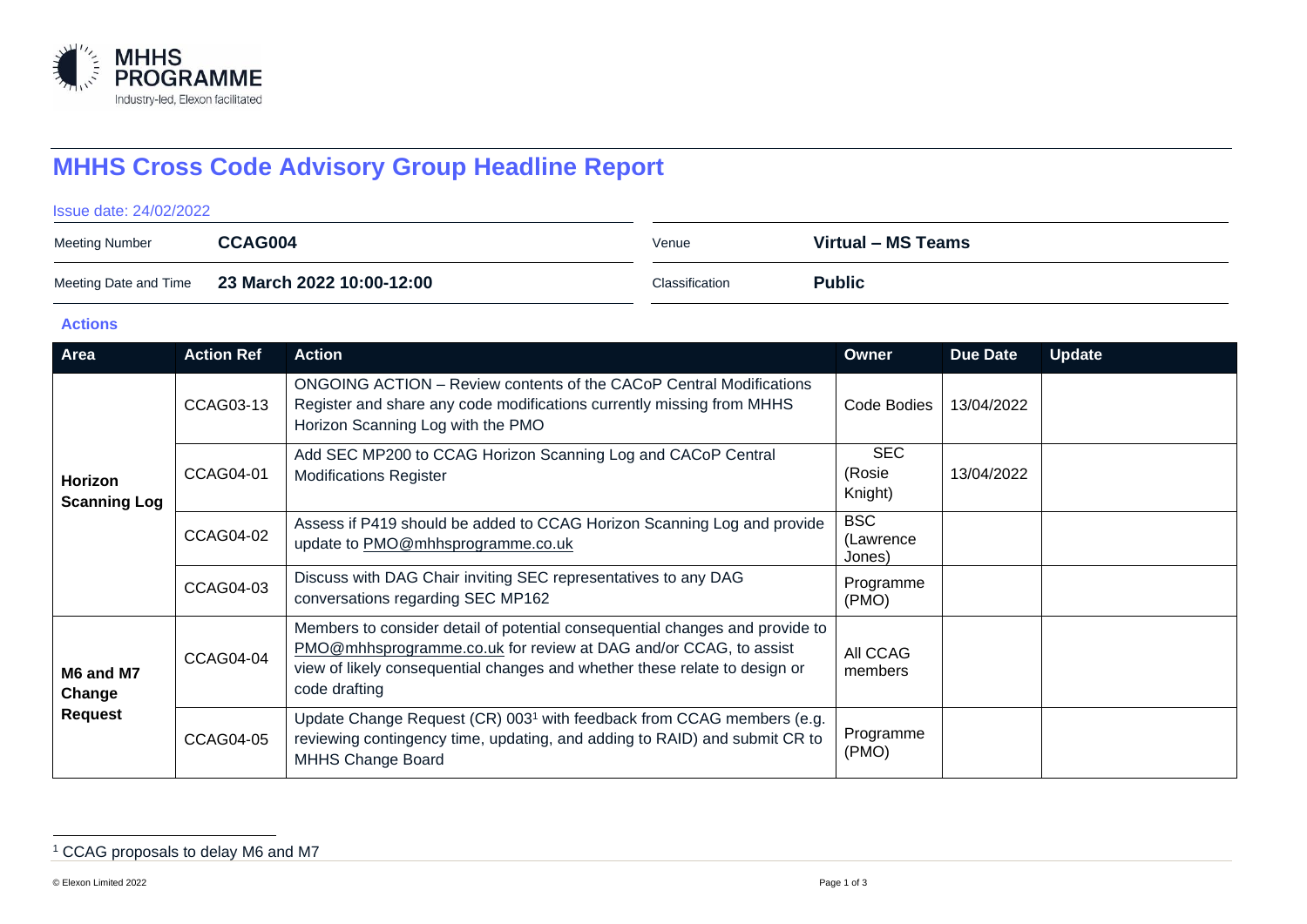| <b>Resource</b><br>planning | <b>CCAG04-06</b> | Further develop view of code draft resource requirement and return to next<br>meeting with information for discussion | Programme<br>(Andrew<br>Margan) |
|-----------------------------|------------------|-----------------------------------------------------------------------------------------------------------------------|---------------------------------|
| Operational<br>Choreography | <b>CCAG04-07</b> | Flag operational choreography document to CCAG once issued for<br>consultation                                        | Programme<br>(PMO)              |
|                             | <b>CCAG04-08</b> | Discuss with DAG the extent to which Operational Choreography document<br>can be 'sliced up'                          | Programme<br>(Jason<br>Brogden) |
| <b>AOB</b>                  | <b>CCAG04-09</b> | Consider whether MDR and other related matters will need to be picked up in<br>subsequent REC admin CPs               | REC (Ann<br>Perry)              |

### **Decisions**

| Area                               | Dec Ref        | <b>Decision</b>                                                  |
|------------------------------------|----------------|------------------------------------------------------------------|
| Minutes                            | CCAG-<br>DEC08 | Minutes of meeting held 23 February 2022 approved                |
| Change<br>Request for<br>M6 and M7 | CCAG-<br>DEC09 | Raise MHHS Programme Change Request to change dates of M6 and M7 |

#### **RAID Items Discussed**

| <b>RAID</b> area | <b>Description</b> |
|------------------|--------------------|
| None             |                    |

## **Key Discussion items**

| Area                                      | <b>Discussion</b>                                                                                                                                                                                                                                                                                                                                                                                                                                                                                                                                                                                                                                                                          |
|-------------------------------------------|--------------------------------------------------------------------------------------------------------------------------------------------------------------------------------------------------------------------------------------------------------------------------------------------------------------------------------------------------------------------------------------------------------------------------------------------------------------------------------------------------------------------------------------------------------------------------------------------------------------------------------------------------------------------------------------------|
| <b>Governance Group</b><br><b>Updates</b> | The group were advised that MHHS Programme Change Requests (CR) CR001 and CR002, which provide alternative proposals to change<br>the date of the M5 programme milestone, were issued to Programme Participants (PPs) for impact assessment. The deadline for submitting<br>responses is 17:00 Friday 25 March 2022. The responses will be presented at PSG on 06 April 2022, before being sent to Ofgem for a decision.                                                                                                                                                                                                                                                                   |
| <b>Horizon Scanning Log</b>               | The group reviewed the CCAG Horizon Scanning Log, which seeks record changes across all codes that may have an interaction or impact<br>on the MHHS Programme. The group agreed code changes to be included within the log (ACTION CCAG04-01) or that required assessment<br>regarding inclusion (ACTION CCAG04-02). CCAG members were reminded the log should be kept under review and any relevant changes<br>submitted to PMO@mhhsprogramme.co.uk for inclusion. Parties were advised the log mirrors the format of the Code Administration Code of<br>Practice (CACoP) Central Modifications Register, and as such updates for the CCAG log should be provided in an identical format. |
|                                           | The group noted the specific impacts of Smart Energy Code (SEC) Modification Proposal (MP) 162, which seeks to enact several MHHS-<br>related requirements relating to Meter Data Retrieval (MDR) in Data Communication Company (DCC) systems. A potential interaction with                                                                                                                                                                                                                                                                                                                                                                                                                |